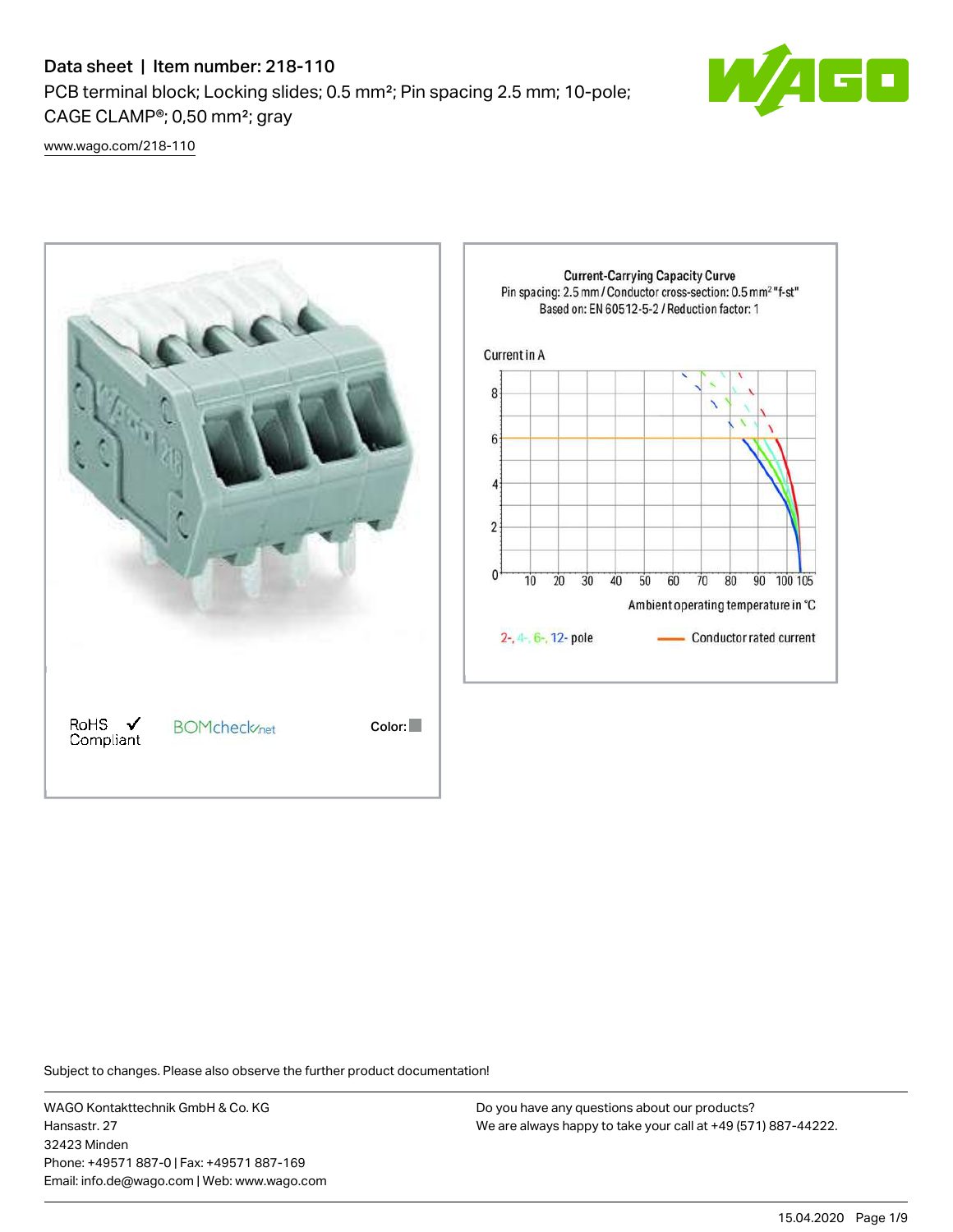



#### Item description

- П Terminal strips are just 8.1 mm tall and feature an innovative, locking slide-actuated CAGE CLAMP®
- $\blacksquare$ Several clamping units can be held open simultaneously
- П Easily terminate stranded conductors in

tight spaces (e.g., bus connectors)

#### Data Electrical data

### Ratings per IEC/EN 60664-1

| Ratings per                     | IEC/EN 60664-1 |
|---------------------------------|----------------|
| Rated voltage (III / 3)         | 80 V           |
| Rated impulse voltage (III / 3) | $2.5$ kV       |
| Rated voltage (III / 2)         | 160 V          |
| Rated impulse voltage (III / 2) | $2.5$ kV       |
| Rated voltage (II / 2)          | 320 V          |
| Rated impulse voltage (II / 2)  | $2.5$ kV       |
| Rated current                   | 6A             |

Subject to changes. Please also observe the further product documentation!

WAGO Kontakttechnik GmbH & Co. KG Hansastr. 27 32423 Minden Phone: +49571 887-0 | Fax: +49571 887-169 Email: info.de@wago.com | Web: www.wago.com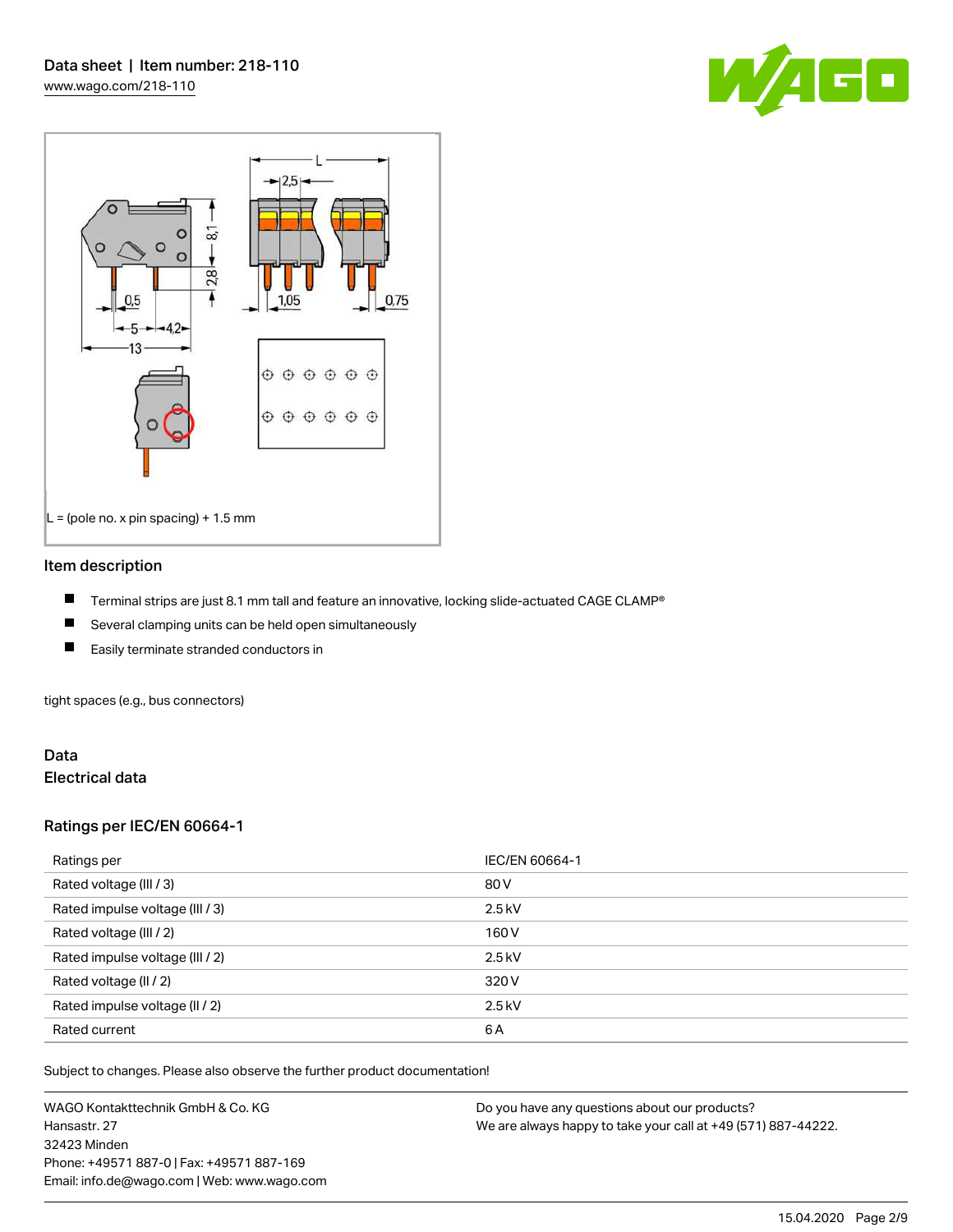[www.wago.com/218-110](http://www.wago.com/218-110)



Legend (ratings) (III / 2) ≙ Overvoltage category III / Pollution degree 2

### Approvals per UL 1059

| Rated voltage UL (Use Group B) | 150 V   |
|--------------------------------|---------|
| Rated current UL (Use Group B) |         |
| Approvals per                  | UL 1059 |

## Approvals per CSA

| Rated voltage CSA (Use Group B) | 150 V |
|---------------------------------|-------|
| Rated current CSA (Use Group B) |       |

## Connection data

| Connection technology                                       | CAGE CLAMP®                                                              |
|-------------------------------------------------------------|--------------------------------------------------------------------------|
| Actuation type                                              | Slider                                                                   |
| Solid conductor                                             | $0.080.5$ mm <sup>2</sup> / 28  20 AWG                                   |
| Fine-stranded conductor                                     | $0.080.5$ mm <sup>2</sup> / 28  20 AWG                                   |
| Fine-stranded conductor with ferrule with plastic collar    | $0.25$ mm <sup>2</sup>                                                   |
| Fine-stranded conductor with ferrule without plastic collar | $0.25$ mm <sup>2</sup>                                                   |
| Strip length                                                | $56$ mm $/ 0.20.24$ inch                                                 |
| Conductor entry angle to the PCB                            | $40^{\circ}$                                                             |
| No. of poles                                                | 10                                                                       |
| Total number of connection points                           | 10                                                                       |
| Total number of potentials                                  | 10                                                                       |
| Number of connection types                                  | 1                                                                        |
| Number of levels                                            | 1                                                                        |
| Note (conductor cross-section)                              | Terminating 0.75 mm <sup>2</sup> /18 AWG conductors is possible; however |
|                                                             | insulation diameter allows only every other clamping unit to be          |
|                                                             | terminated with this conductor size.                                     |

## Geometrical Data

| Pin spacing             | 2,5 mm / 0.098 inch  |
|-------------------------|----------------------|
| Width                   | 26,5 mm / 1.043 inch |
| Height                  | 10,9 mm / 0.429 inch |
| Height from the surface | 8,1 mm / 0.319 inch  |
| Depth                   | 13 mm / 0.512 inch   |
| Solder pin length       | $2.8$ mm             |
| Solder pin dimensions   | $0.5 \times 0.75$ mm |

Subject to changes. Please also observe the further product documentation!

WAGO Kontakttechnik GmbH & Co. KG Hansastr. 27 32423 Minden Phone: +49571 887-0 | Fax: +49571 887-169 Email: info.de@wago.com | Web: www.wago.com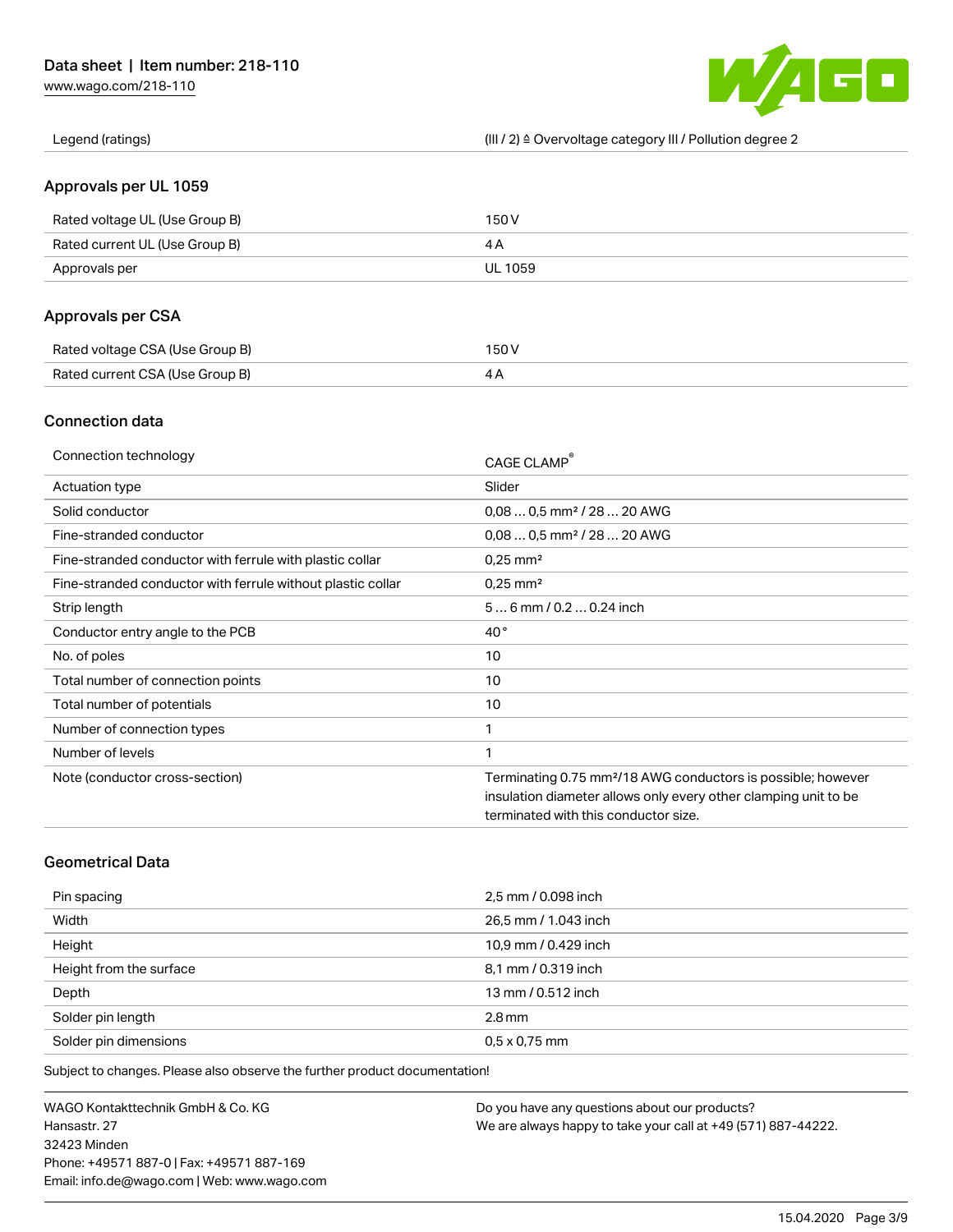[www.wago.com/218-110](http://www.wago.com/218-110)



| Drilled hole diameter (tolerance) | $(0.1)$ mm |
|-----------------------------------|------------|
|                                   |            |

#### PCB contact

| PCB contact                         | THT                                      |
|-------------------------------------|------------------------------------------|
| Solder pin arrangement              | over the entire terminal strip (in-line) |
| Number of solder pins per potential |                                          |

### Material Data

| Color                       | gray                                   |
|-----------------------------|----------------------------------------|
| Material group              |                                        |
| Insulating material         | Polyamide 66 (PA 66)                   |
| Flammability class per UL94 | V <sub>0</sub>                         |
| Clamping spring material    | Chrome nickel spring steel (CrNi)      |
| Contact material            | Electrolytic copper (E <sub>Cu</sub> ) |
| Contact plating             | tin-plated                             |
| Fire load                   | 0.043 MJ                               |
| Weight                      | 3.4 g                                  |
|                             |                                        |

## Environmental Requirements

#### Commercial data

| Product Group      | 4 (Printed Circuit) |
|--------------------|---------------------|
| Packaging type     | <b>BOX</b>          |
| Country of origin  | PL                  |
| <b>GTIN</b>        | 4044918877886       |
| Customs Tariff No. | 85369010000         |

## Approvals / Certificates

#### Country specific Approvals

| Logo       | Approval                        | <b>Additional Approval Text</b> | Certificate<br>name |
|------------|---------------------------------|---------------------------------|---------------------|
| <b>CCD</b> | CCA<br>DEKRA Certification B.V. | EN 60947                        | NTR NL-<br>7076     |

Subject to changes. Please also observe the further product documentation!

WAGO Kontakttechnik GmbH & Co. KG Hansastr. 27 32423 Minden Phone: +49571 887-0 | Fax: +49571 887-169 Email: info.de@wago.com | Web: www.wago.com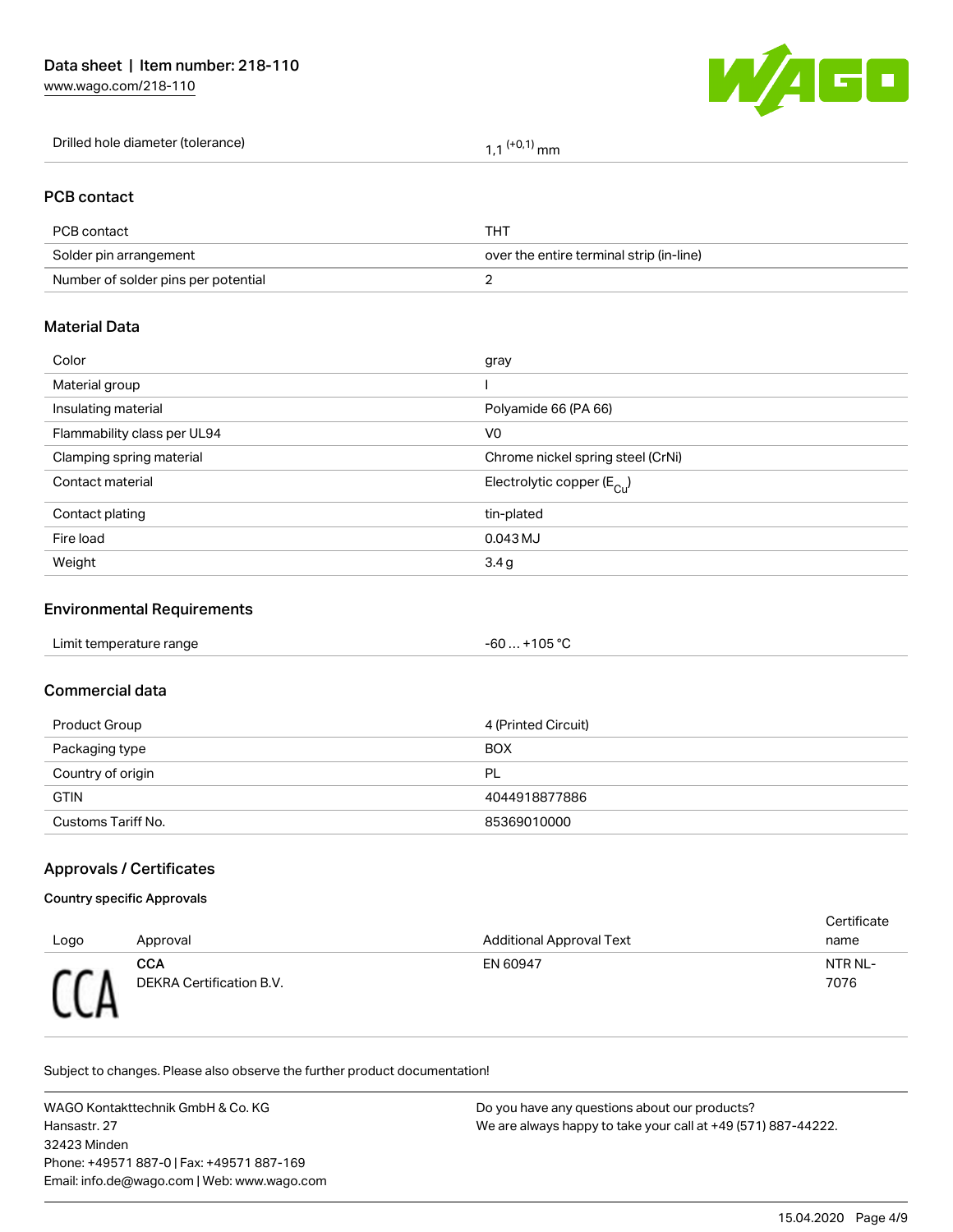

|                     | <b>CCA</b><br>DEKRA Certification B.V.         | EN 60947-7-4                    | NTR NL-<br>7267     |
|---------------------|------------------------------------------------|---------------------------------|---------------------|
|                     | <b>CSA</b><br>DEKRA Certification B.V.         | C22.2 No. 158                   | 1565656             |
| KEMA                | <b>ENEC</b><br><b>DEKRA Certification B.V.</b> | EN 60947                        | 2160584.01          |
| <b>UL-Approvals</b> |                                                |                                 |                     |
| Logo                | Approval                                       | <b>Additional Approval Text</b> | Certificate<br>name |
|                     | UL<br>UL International Germany GmbH            | <b>UL 1059</b>                  | 20190630-<br>E45172 |

## Counterpart

## Compatible products

|         | Item no.: 735-500                                                                        |                      |  |
|---------|------------------------------------------------------------------------------------------|----------------------|--|
|         | Test pin; 1 mm Ø; with solder connection for test wire                                   | www.wago.com/735-500 |  |
| ferrule |                                                                                          |                      |  |
|         | Item no.: 216-131                                                                        |                      |  |
|         | Ferrule; Sleeve for 0.25 mm <sup>2</sup> / AWG 24; uninsulated; electro-tin plated       | www.wago.com/216-131 |  |
|         | Item no.: 216-151                                                                        |                      |  |
|         | Ferrule; Sleeve for 0.25 mm <sup>2</sup> / AWG 24; uninsulated; electro-tin plated       | www.wago.com/216-151 |  |
|         | Item no.: 216-301                                                                        |                      |  |
|         | Ferrule; Sleeve for 0.25 mm <sup>2</sup> / AWG 24; insulated; electro-tin plated; yellow | www.wago.com/216-301 |  |
|         | Item no.: 216-321                                                                        |                      |  |
|         | Ferrule; Sleeve for 0.25 mm <sup>2</sup> / AWG 24; insulated; electro-tin plated; yellow | www.wago.com/216-321 |  |

Subject to changes. Please also observe the further product documentation!

WAGO Kontakttechnik GmbH & Co. KG Hansastr. 27 32423 Minden Phone: +49571 887-0 | Fax: +49571 887-169 Email: info.de@wago.com | Web: www.wago.com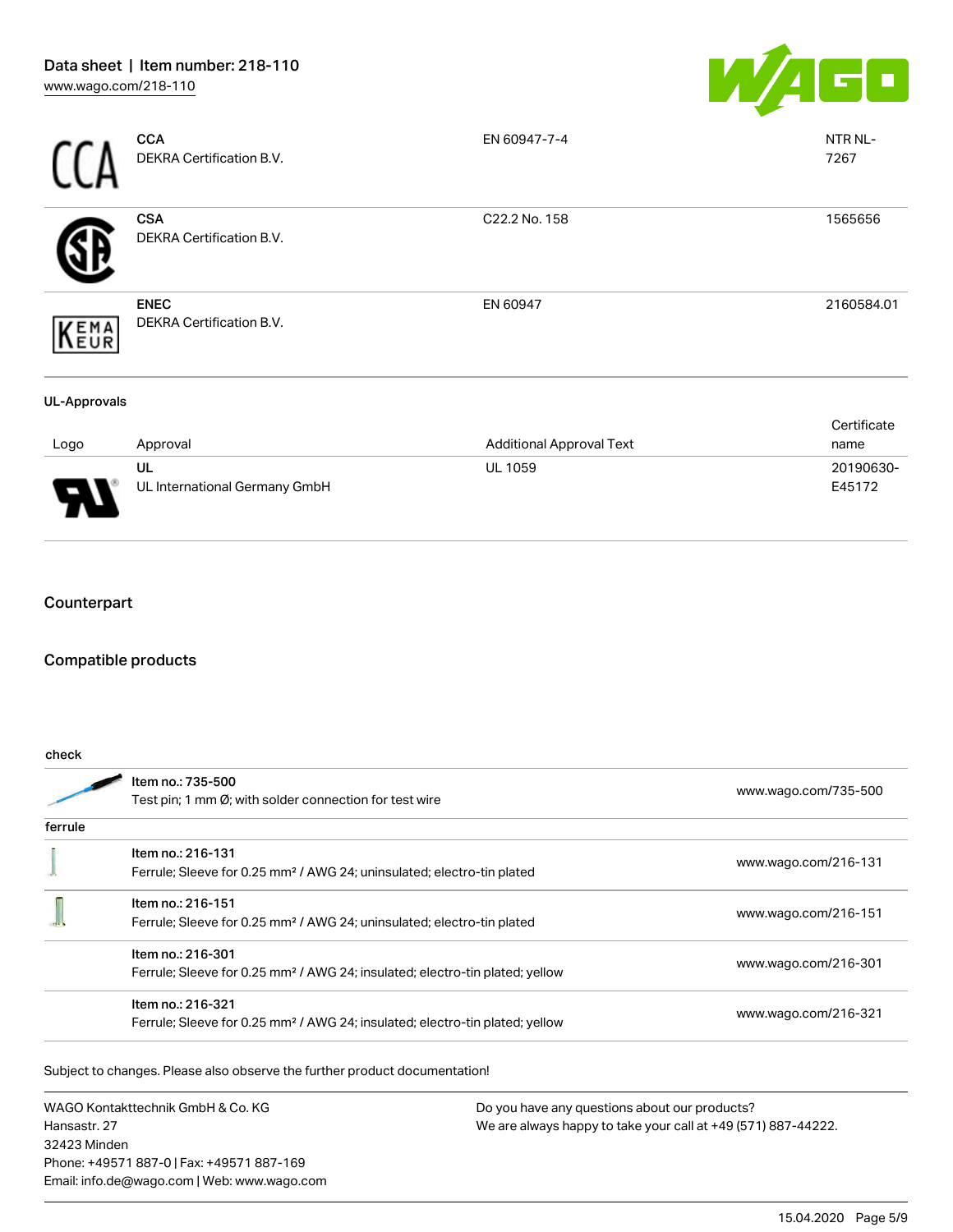## Data sheet | Item number: 218-110

[www.wago.com/218-110](http://www.wago.com/218-110)



| Marking strips; as a DIN A4 sheet; MARKED; 1-16 (400x); Height of marker strip: 2.3 mm/0.091 in; Strip<br>Marking strips; as a DIN A4 sheet; MARKED; 17-32 (400x); Height of marker strip: 2.3 mm/0.091 in; Strip<br>Marking strips; as a DIN A4 sheet; MARKED; 33-48 (400x); Height of marker strip: 2.3 mm/0.091 in; Strip<br>Marking strips; as a DIN A4 sheet; MARKED; 1-48 (100x); Height of marker strip: 2.3 mm/0.091 in; Strip | www.wago.com/210-647<br>www.wago.com/210-719<br>www.wago.com/210-331<br>/250-202<br>www.wago.com/210-331<br>/250-204<br>www.wago.com/210-331<br>/250-206<br>www.wago.com/210-331<br>/250-207 |                          |
|----------------------------------------------------------------------------------------------------------------------------------------------------------------------------------------------------------------------------------------------------------------------------------------------------------------------------------------------------------------------------------------------------------------------------------------|----------------------------------------------------------------------------------------------------------------------------------------------------------------------------------------------|--------------------------|
|                                                                                                                                                                                                                                                                                                                                                                                                                                        |                                                                                                                                                                                              |                          |
|                                                                                                                                                                                                                                                                                                                                                                                                                                        |                                                                                                                                                                                              |                          |
|                                                                                                                                                                                                                                                                                                                                                                                                                                        |                                                                                                                                                                                              |                          |
|                                                                                                                                                                                                                                                                                                                                                                                                                                        |                                                                                                                                                                                              |                          |
|                                                                                                                                                                                                                                                                                                                                                                                                                                        |                                                                                                                                                                                              |                          |
|                                                                                                                                                                                                                                                                                                                                                                                                                                        |                                                                                                                                                                                              |                          |
|                                                                                                                                                                                                                                                                                                                                                                                                                                        |                                                                                                                                                                                              |                          |
|                                                                                                                                                                                                                                                                                                                                                                                                                                        |                                                                                                                                                                                              |                          |
| Apr 3, 2019                                                                                                                                                                                                                                                                                                                                                                                                                            | pdf<br>3.6 MB                                                                                                                                                                                | Download                 |
|                                                                                                                                                                                                                                                                                                                                                                                                                                        |                                                                                                                                                                                              |                          |
|                                                                                                                                                                                                                                                                                                                                                                                                                                        |                                                                                                                                                                                              |                          |
|                                                                                                                                                                                                                                                                                                                                                                                                                                        | URL                                                                                                                                                                                          | Download                 |
|                                                                                                                                                                                                                                                                                                                                                                                                                                        |                                                                                                                                                                                              |                          |
|                                                                                                                                                                                                                                                                                                                                                                                                                                        |                                                                                                                                                                                              | Download                 |
|                                                                                                                                                                                                                                                                                                                                                                                                                                        |                                                                                                                                                                                              |                          |
|                                                                                                                                                                                                                                                                                                                                                                                                                                        |                                                                                                                                                                                              | Download                 |
|                                                                                                                                                                                                                                                                                                                                                                                                                                        |                                                                                                                                                                                              | <b>URL</b><br><b>URL</b> |

Subject to changes. Please also observe the further product documentation!

WAGO Kontakttechnik GmbH & Co. KG Hansastr. 27 32423 Minden Phone: +49571 887-0 | Fax: +49571 887-169 Email: info.de@wago.com | Web: www.wago.com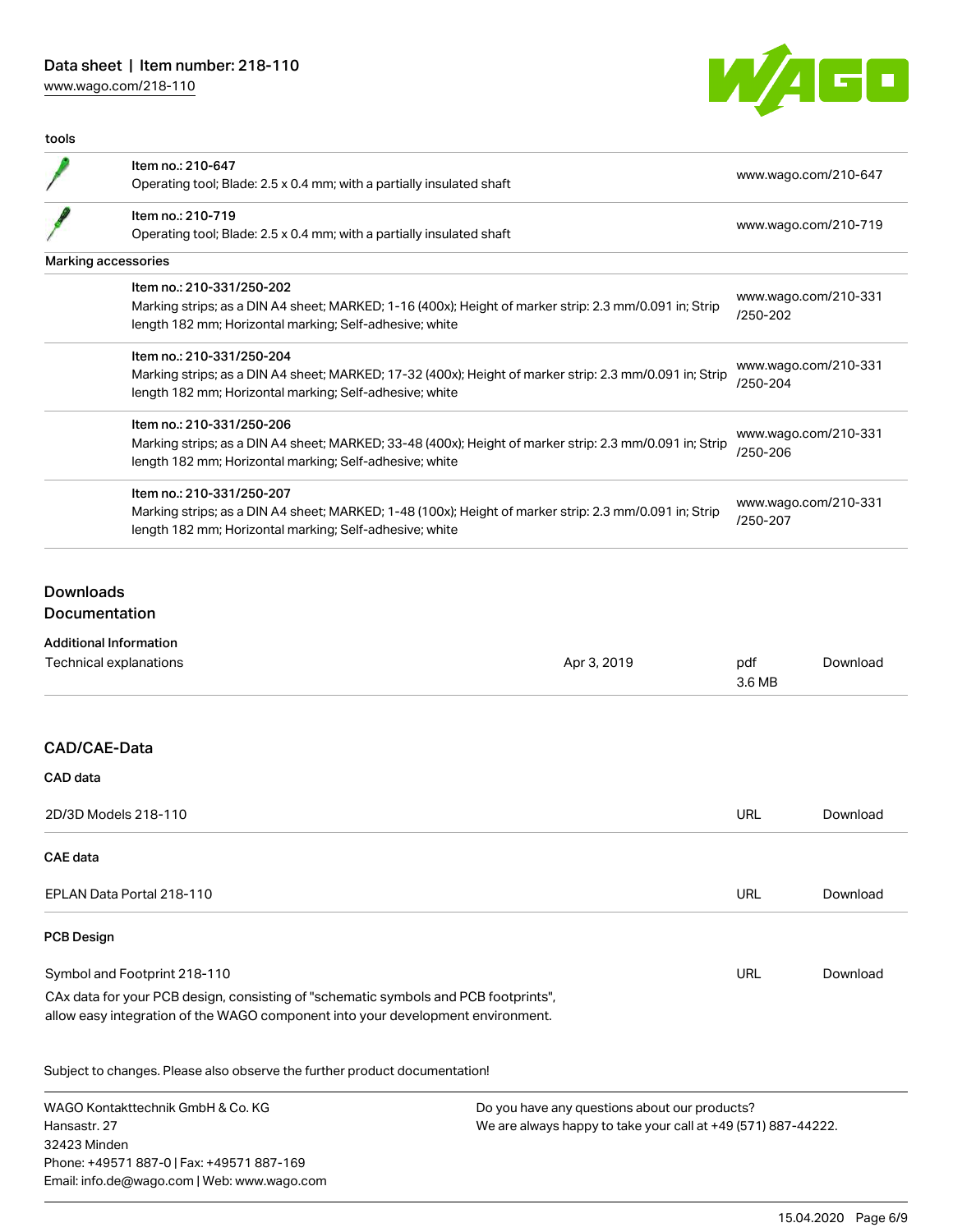#### Supported formats:

- $\blacksquare$ Accel EDA 14 & 15
- $\blacksquare$ Altium 6 to current version
- $\blacksquare$ Cadence Allegro
- $\blacksquare$ **DesignSpark**
- $\blacksquare$ Eagle Libraries
- $\blacksquare$ KiCad
- $\blacksquare$ Mentor Graphics BoardStation
- $\blacksquare$ Mentor Graphics Design Architect
- $\blacksquare$ Mentor Graphics Design Expedition 99 and 2000
- $\blacksquare$ OrCAD 9.X PCB and Capture
- $\blacksquare$ PADS PowerPCB 3, 3.5, 4.X, and 5.X
- $\blacksquare$ PADS PowerPCB and PowerLogic 3.0
- $\blacksquare$ PCAD 2000, 2001, 2002, 2004, and 2006
- $\blacksquare$ Pulsonix 8.5 or newer
- $\blacksquare$ STL
- 3D STEP П
- П TARGET 3001!
- $\blacksquare$ View Logic ViewDraw
- П Quadcept
- $\blacksquare$ Zuken CadStar 3 and 4
- Zuken CR-5000 and CR-8000 П

PCB Component Libraries (EDA), PCB CAD Library Ultra Librarian

Installation Notes

Conductor termination

Subject to changes. Please also observe the further product documentation!

WAGO Kontakttechnik GmbH & Co. KG Hansastr. 27 32423 Minden Phone: +49571 887-0 | Fax: +49571 887-169 Email: info.de@wago.com | Web: www.wago.com

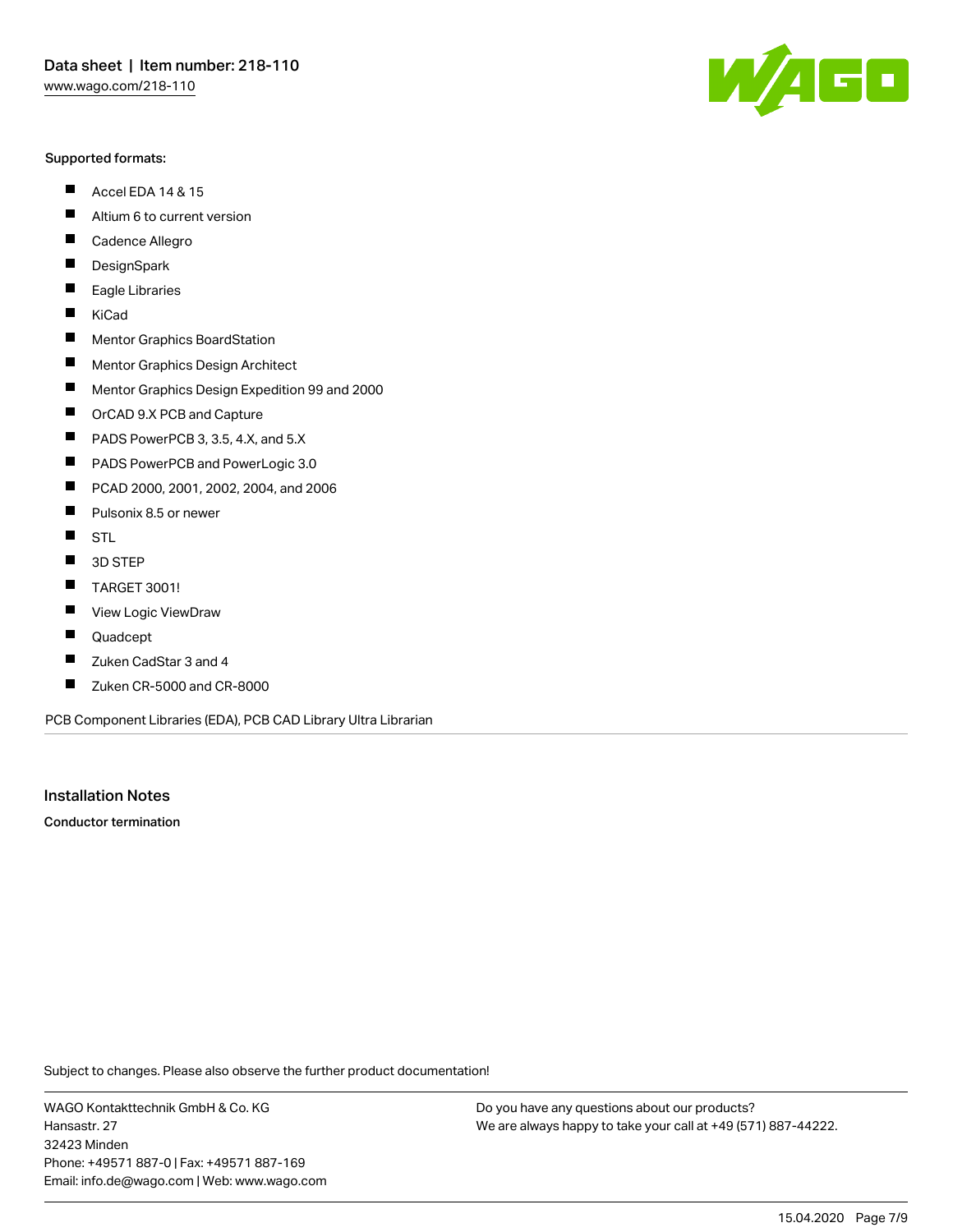# Data sheet | Item number: 218-110

[www.wago.com/218-110](http://www.wago.com/218-110)





Terminating stranded conductors in confined spaces requires a great deal of patience, unless you use the new 218 Series PCB Terminal Strips. The clamping units of these strips can be held open during termination process via integrated locking

Terminating 0.75 mm² (18 AWG) conductors is possible; however, insulation diameter allows only every other clamping unit to be terminated with this conductor size.



Conductor termination: To momentarily open the clamping unit, use screwdriver and then insert a stripped conductor. To open clamping unit for an extended period, move locking slide toward conductor entry hole. Then fully insert stripped conductor and move locking slide back to original position (also possible to perform with fingernail).



Incorrect – do not operate the locking slides from the back.

Marking

slide.

Subject to changes. Please also observe the further product documentation!

WAGO Kontakttechnik GmbH & Co. KG Hansastr. 27 32423 Minden Phone: +49571 887-0 | Fax: +49571 887-169 Email: info.de@wago.com | Web: www.wago.com